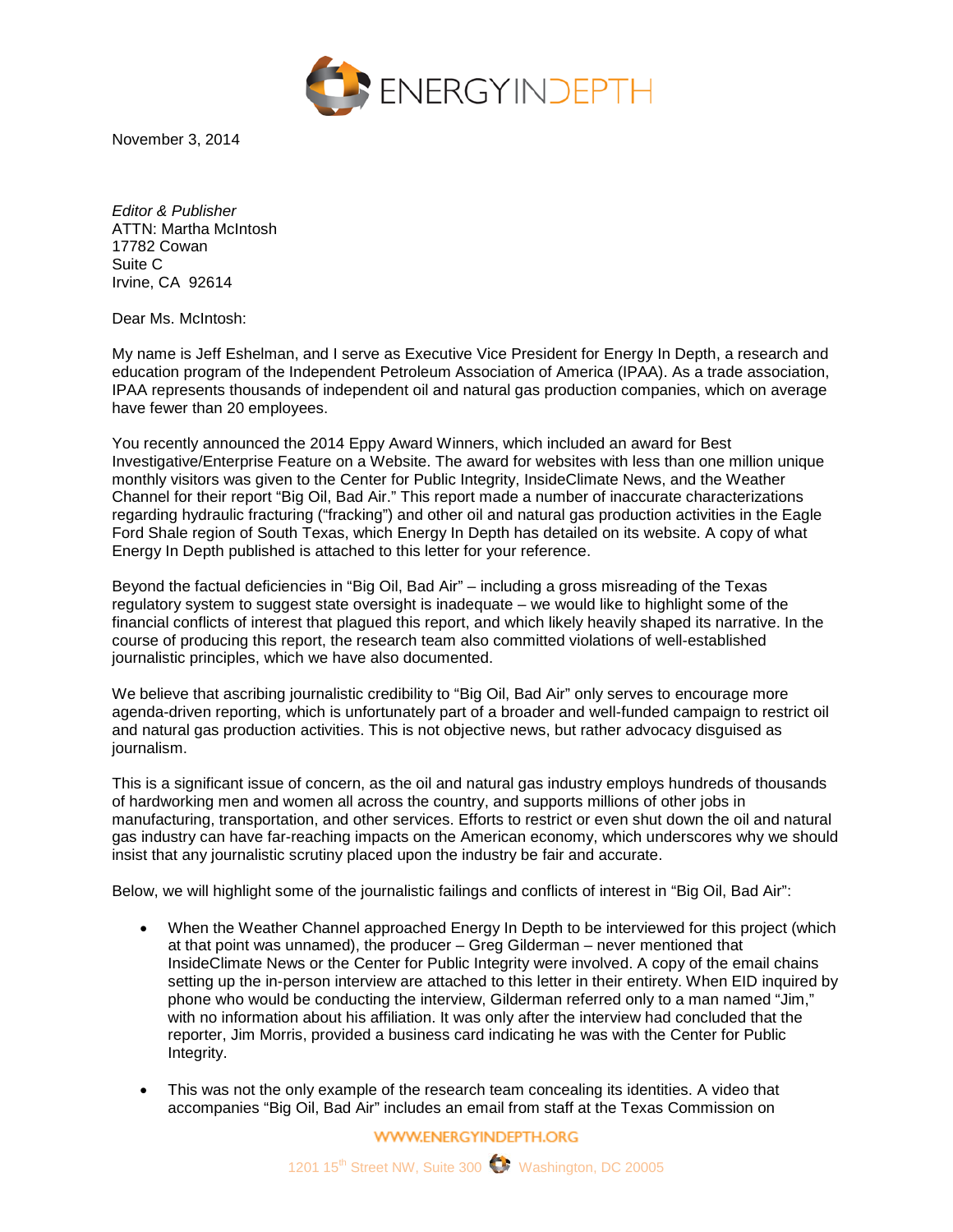

Environmental Quality, which similarly accuses the research team of conducting ["a number of](http://stories.weather.com/fracking)  interviews with TCEQ staff without identifying themselves as employees of the various [organizations they represent.](http://stories.weather.com/fracking)" The Society of Professional Journalists advises against this very tactic. In its [Code of Ethics,](http://www.spj.org/ethicscode.asp) SPJ states: "Avoid undercover or other surreptitious methods of gathering information except when traditional open methods will not yield information vital to the public. Use of such methods should be explained as part of the story." Nowhere in "Big Oil, Bad Air" does the research team explain why they refused to disclose their affiliations.

- Mr. Morris with the Center for Public Integrity also deliberately presented false information as part of a continuing conversation with EID for the report. In an email, EID asked Morris if the story would be incorporating an Earthworks study (authored by Wilma Subra) that had been released on September 23, 2013. EID characterized the report as suffering from a "misreading of shortterm sampling results by comparing them against long-term exposure values," a reference to measurements that are found on page 22 of the Earthworks report. On February 12, 2014, Morris emailed EID: "we're not using the Earthworks numbers you describe." But in "Big Oil, Bad Air," the research team [references those exact findings,](http://insideclimatenews.org/news/20140218/fracking-boom-spews-toxic-air-emissions-texas-residents) and even links directly to the Earthworks report:
	- o "*The air samples the environmental groups took [near the Cerny home](http://www.earthworksaction.org/library/detail/reckless_endangerment_in_the_eagle_ford_shale#.Uv09PF5DHIM) detected 14 VOCs, including benzene, toluene and xylene, but none in concentrations the TCEQ considers immediately dangerous. Subra said that doesn't mean the air is safe, because the data came from a 'grab sample' that represented only a snapshot in time. She and other scientists say there's another factor that state and federal health guidelines don't consider: the added risks of breathing many chemicals at once*."
- A separate email chain that EID obtained shows the researchers discussing how they would be using the Earthworks numbers, even citing the exact page number. On February 8, 2014, InsideClimate News researcher Lisa Song cautions her team to "be careful how you use this report," adding that "p. 22 has the results with the 14 VOCs near the Cernys mentioned in the main story." Earlier that day, Greg Gilderman with the Weather Channel referred to the Earthworks report as being a part of his "quick wishlist" that "will give authority to the portions of the documentary" that the Weather Channel was producing. Jim Morris is included in the email chain. That conversation occurred four days before EID inquired about whether they would be using Earthworks' numbers, a clear indication that the Center for Public Integrity lied to Energy In Depth in the course of an interview. The email chain with Morris's assurance that they were "not using" the Earthworks numbers is attached to this letter, as is the earlier email correspondence in which the "Big Oil, Bad Air" research team is discussing how it will use those numbers.
- Both the [Center for Public Integrity](http://www.publicintegrity.org/about/our-work/supporters) and [InsideClimate News](http://insideclimatenews.org/about/our-funders) list the Park Foundation as being among their prominent sources of funding. As described in a [recent article](http://www.philanthropyroundtable.org/topic/excellence_in_philanthropy/gas_heat) in *Philanthropy Roundtable*, the head of the Park Foundation famously said: "In our work to oppose fracking, the Park Foundation has simply helped to fuel an army of courageous individuals and NGOs." In 2013 alone, Park funneled approximately \$3 million in anti-fracking grants to groups such as Food & Water Watch, Friends of the Earth, Greenpeace, and other advocacy groups that oppose oil and natural gas production. Inside Philanthropy calls the Park Foundation ["a hero for fracking](http://www.insidephilanthropy.com/home/2014/4/24/the-family-foundation-thats-become-a-hero-for-fracking-oppon.html)  [opponents.](http://www.insidephilanthropy.com/home/2014/4/24/the-family-foundation-thats-become-a-hero-for-fracking-oppon.html)" Grants from the Park Foundation have been credited with helping to cause the shift among environmental groups from supporting natural gas to calling for bans on its development.
- InsideClimate News lists the Rockefeller Brothers Fund (RBF) as [one of its donors.](http://insideclimatenews.org/about/our-funders) In addition to RBF's recent announcement to "divest" from fossil fuels, in which the organization admitted its grants are intended to ["decrease dependence on fossil fuels,](http://www.rbf.org/content/divestment-statement)" RBF has been a prominent financier of anti-fracking causes across the country. For example, RBF funds the activist organization 350.org, which has written, ["Fracking is an inherently dangerous practice, and the](http://dontfrackcalifornia.org/frackingfaq/)  [only way to protect ourselves is to halt use of this toxic technique.](http://dontfrackcalifornia.org/frackingfaq/)" The head of 350.org, Bill McKibben, called RBF a ["great ally"](http://vimeo.com/17613444) in his organization's campaign to stop fossil fuel use during a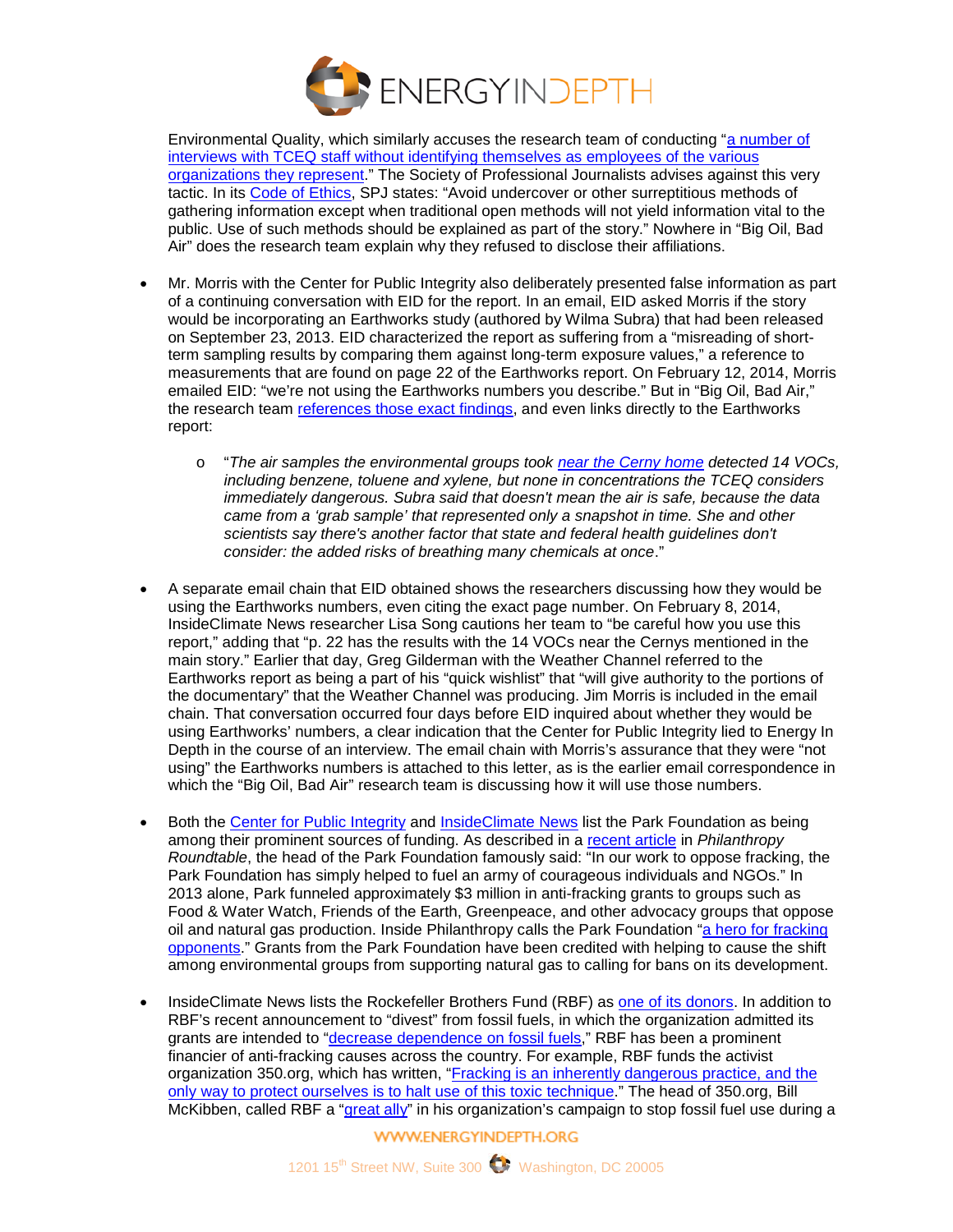

recent interview. David Sassoon, the publisher at InsideClimate News, previously worked for RBF.

- RBF is not a passive investor, either. In a [2008 presentation,](http://www.scribd.com/doc/82144578/Tar-Sands-Presentation-July-2008) Michael Northrup, a program officer of RBF, explained how his foundation was creating a "network of leading US and Canadian NGOs" to focus on shutting down oil sands development in Canada, which he described as a "globally significant threat."
- The Park Foundation and the Rockefeller Brothers Fund also fund a number of the same environmental organizations that are quoted in "Big Oil, Bad Air," including the anti-fracking group Earthworks, which has received more than \$300,000 from the Park Foundation. Earthworks' report on the Eagle Ford region, released a few months before "Big Oil, Bad Air," made the same accusations. State regulators have criticized the techniques employed by Earthworks and its partner organization, ShaleTest, as ["not scientifically appropriate,](http://www.star-telegram.com/2013/01/23/4570536/benzene-levels-at-fort-worth-dish.html?rh=1)" primarily for comparing shortterm air readings against long-term exposure values.
- InsideClimate News also receives funding from the Energy Foundation, which has given more than [\\$6 million to the anti-drilling Sierra Club](http://www.ef.org/grants-database/) since January 2013. EF also funds Food & Water Watch, one of the most [aggressive anti-fracking groups](http://www.foodandwaterwatch.org/factsheet/ban-fracking-now/) in the country.
- The Center for Public Integrity lists the Hewlett Foundation as one of its "major institutional [funders,](http://www.publicintegrity.org/about/our-work/supporters)" which is alarming when considering the other advocacy efforts that Hewlett supports. Margarita Parra, an officer in Hewlett's Environment Program, [recently said:](http://www.hewlett.org/blog/posts/oil-rich-water-poor) "We can reduce our use of oil and we don't need to extract this very environmentally costly source of fossil fuels. The fracking impacts will soon teach us all the difference between what we want and what we can afford." Hewlett has also [described](http://www.hewlett.org/blog/posts/oil-rich-water-poor) how its grantees – including Earthworks, Ceres, and the Tom Steyer-affiliated NextGeneration – published research in the context of limiting or even banning hydraulic fracturing in California.
- Neither InsideClimate News nor the Center for Public Integrity disclosed in their report that they share funding sources with the activist groups they were citing. An [extensive report](http://freebeacon.com/issues/environmentalist-foundations-fund-anti-fossil-fuel-echo-chamber/) by the *Washington Free Beacon*, a conservative news outlet, detailed all of the activist groups that were quoted in "Big Oil, Bad Air" or promoted its findings, and who also share funding sources with InsideClimate News. The list includes groups such as the Natural Resources Defense Council, Public Citizen, the Environmental Integrity Project, and Earthworks. Other non-profit news outlets – such as the Texas Tribune, Midwest Energy News, and Allegheny Front – routinely disclose in the bodies of their stories if there are common funding sources with the entities they cite.

It is worth adding that Energy In Depth raised many of these concerns in a comprehensive report earlier this year, which InsideClimate News' publisher David Sassoon [tried to refute.](http://insideclimatenews.org/news/20140729/insideclimate-news-responds-steve-everley-energy-depth) Sassoon was unable to provide any explanation for the issues we raised, focusing instead on calling EID a "public relations front group" and falsely claiming that Energy In Depth "did not dispute the evidence we presented." As noted earlier, attached to this letter is a lengthy list of substantive critiques of the "evidence" that the research team published. Sassoon then falsely claimed that there is "no credible evidence" to suggest that the research team for "Big Oil, Bad Air" employed any questionable reporting techniques. We will let you decide if lying to interviewees, among the other issues described above, contradicts that assertion. Sassoon also claimed InsideClimate News "does not 'share' any funding with special interests," despite the publicly available information already cited that demonstrates otherwise.

The attempt to dismiss Energy In Depth's criticisms based upon the program's association with industry is unsurprising, given that InsideClimate News has gone so far as to question the patriotism of the oil and natural gas industry. ["Patriotism is simply not part of the culture at a multinational corporation like Exxon,](http://insideclimatenews.org/news/20140827/deepening-ties-between-exxon-and-russia-run-counter-us-efforts-punish-putin)" wrote Elizabeth Douglass, a reporter for InsideClimate News, in August of this year. ExxonMobil currently employs thousands of hardworking and patriotic men and women in the United States. Most of these individuals and their families are accustomed to environmental organizations making similarly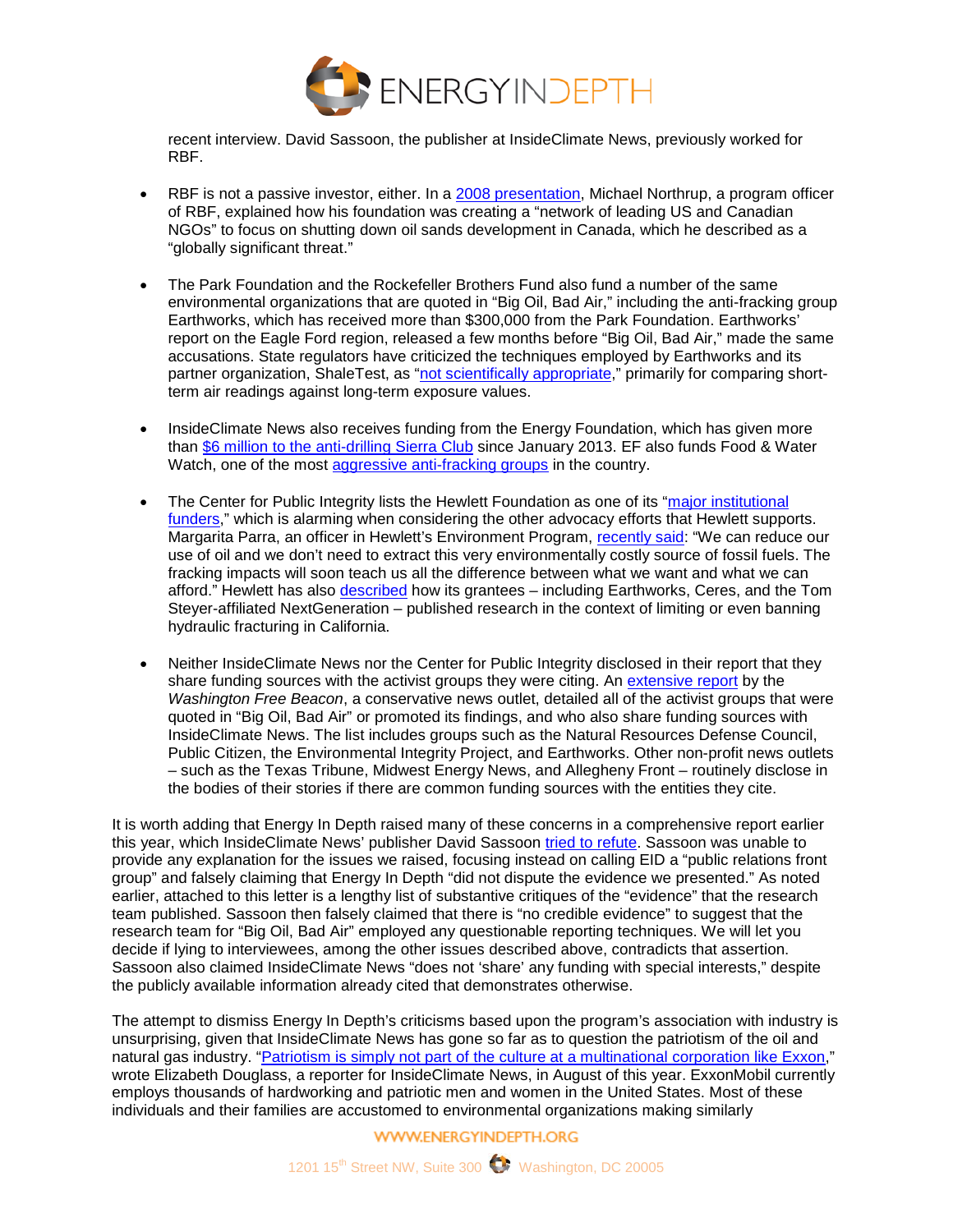

inflammatory claims, but for an organization purporting to represent "journalism" to make the same accusation demonstrates how InsideClimate News is far from being an objective and unbiased source of news.

We do not dispute the fact that the research team for "Big Oil, Bad Air" invested a significant amount of time and hard work compiling their story. As I learned in Journalism 101 at George Washington University, we should all demand that journalism be fair, accountable, transparent, and free from conflicts of interest. Concealing identities and misleading interviewees are hardly the hallmarks of objective reporting, and they are certainly not the kinds of activities that should be rewarded.

Studies funded by the energy industry are typically disclosed as such, and even the most air-tight research project that an industry-aligned entity produces will likely never be considered for an award for journalistic excellence. Right or wrong, the perception with such research is that the industry may have influenced the results through its financial support. This raises another question, though: Is "Big Oil, Bad Air" – given its team's reliance on funding from organizations that oppose oil and gas development – exempt from the same scrutiny, merely because its perspective falls on the opposite side of the spectrum?

For these reasons, we respectfully ask that you and the EPPY judges reconsider your award for "Big Oil, Bad Air," and instead look for other investigative reports that do not suffer from the same errors and failures.

We thank you for your time and attention, and for your consideration of this very important matter.

Sincerely,

Jeff Eshelman Executive Vice President Energy In Depth

Enclosures (3)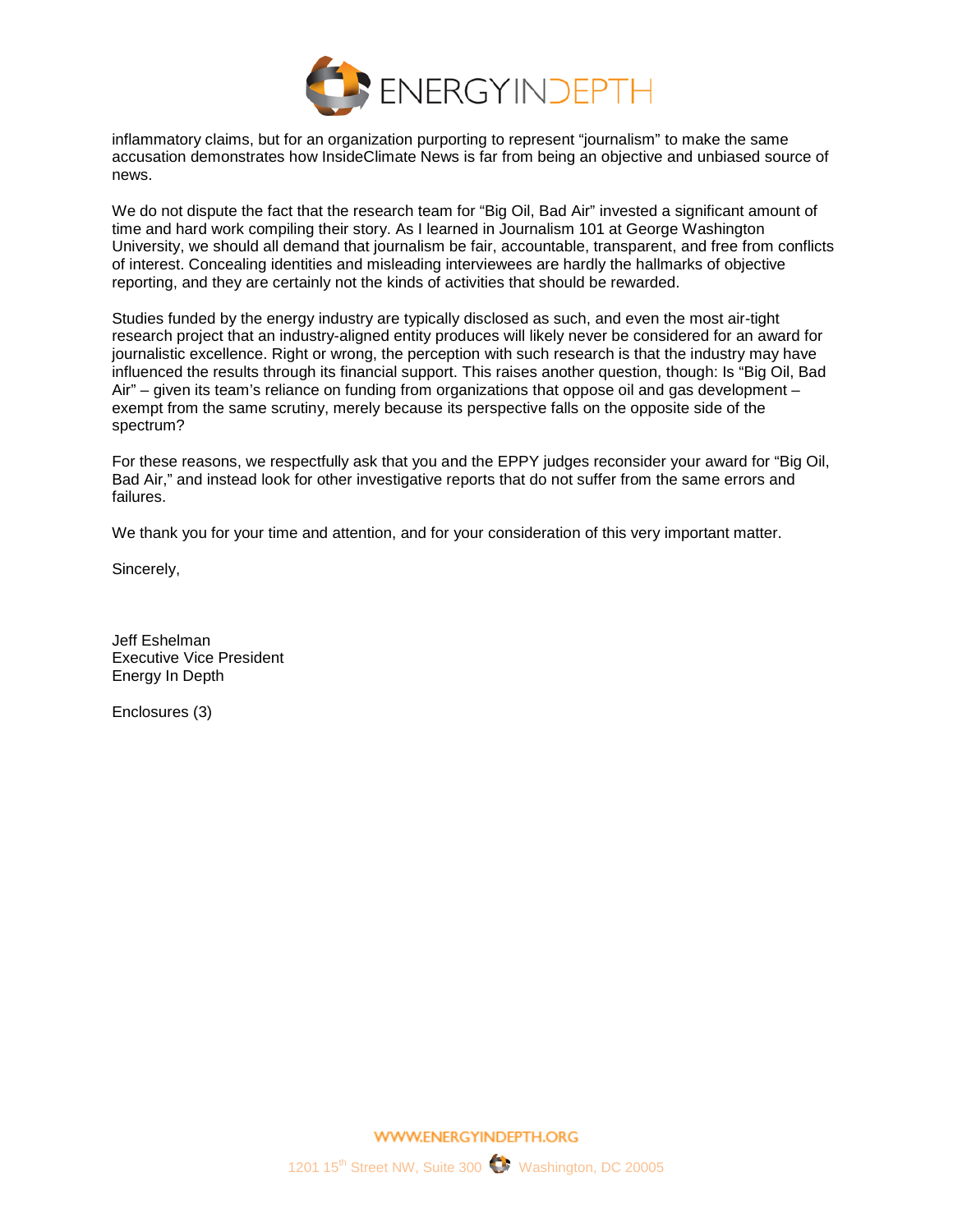

# **Activism and Deception Underlie Weather Channel's Eagle Ford Shale Report**

By Steve Everley Team Lead, Energy In Depth Feb. 18, 2014 <http://energyindepth.org/texas/activism-deception-weather-channel-eagle-ford-shale-report/>

A new investigative report by [InsideClimate News](http://insideclimatenews.org/news/20140218/fracking-boom-spews-toxic-air-emissions-texas-residents) and the Center for Public Integrity – promoted and produced by the [Weather Channel](http://stories.weather.com/fracking) – concludes that shale development in south Texas is ["releasing a](http://insideclimatenews.org/news/20140218/fracking-eagle-ford-shale-big-oil-bad-air-texas-prairie-multimedia)  [toxic soup of chemicals into the air,](http://insideclimatenews.org/news/20140218/fracking-eagle-ford-shale-big-oil-bad-air-texas-prairie-multimedia)" which the researchers describe as "a bust for local residents who fear for their health." But shaky research underlying the report raises serious questions about the validity of those claims, including the use of widely discredited literature promoted by activist groups.

The upshot of the InsideClimate/CPI report is that, despite complaints from residents in the Eagle Ford Shale region, regulators have done little to nothing to protect them. The researchers argue that operators who violate rules "face few, if any, repercussions," all the while air emissions are allegedly threatening public health. To top it all off, the regulators themselves even admit that their rules are inadequate — at least according to the "report."

The facts, as they say, tell a much different story.

Below is a list of claims made in the [InsideClimate/CPI report](http://insideclimatenews.org/news/20140218/fracking-boom-spews-toxic-air-emissions-texas-residents) and in excerpts from the [Weather Channel](http://stories.weather.com/fracking)  [video](http://stories.weather.com/fracking) that accompanies the article, each followed by an explanation of reality.

—

**CLAIM**: *"The Texas Commission on Environmental Quality (TCEQ), which regulates most air emissions, doesn't even know some of these facilities exist. An internal agency document acknowledges that the rule allowing this practice '[c]annot be proven to be protective.'"* [\(p. 2\)](http://insideclimatenews.org/news/20140218/fracking-boom-spews-toxic-air-emissions-texas-residents?page=2)

**FACT**: What the InsideClimate/CPI team does not tell you is that this excerpt refers to an older version of the law, and in fact was part of a [memo](https://www.documentcloud.org/documents/1013704-buehrings-covar-memo.html) that compares the older version with the newly adopted rule. The new rule "[c]an prove protectiveness of health and human welfare and provides practically enforceable records," according to TCEQ.

In other words, the researchers are suggesting current regulations are inadequate on the basis of an older rule that has since been updated based in part on the very flaw they're citing.

The memo cited (which is referenced again on [page six\)](http://insideclimatenews.org/news/20140218/fracking-boom-spews-toxic-air-emissions-texas-residents?page=6) does note that operations outside the Barnett Shale will "follow old requirements." But a [second memo](https://www.documentcloud.org/documents/1013709-buehrings-tceqhydememo.html) (ironically also cited by the InsideClimate/CPI team, but in a different context later in the article) explains that the "old requirements" outside the Barnett *only lasted until January 5, 2012*. Facilities already permitted under the "permit by rule" system will be grandfathered, but only until January 1, 2016. If those facilities modify their operations, however, they will be required to meet the new requirements immediately.

The InsideClimate/CPI team carefully excerpted and strung together two separate memos, and either deliberately ignored the parts that contradicted their storyline or were unaware that they were critiquing a regulatory system that does not exist. Either way, the basis of the claim that TCEQ's rules are not protective (and by extension many elements of the report that build off of it) is no longer valid.

**CLAIM**: *"Companies that break the law are rarely fined. Of the 284 oil and gas industry-related complaints filed with the TCEQ by Eagle Ford residents between Jan. 1, 2010, and Nov. 19, 2013, only two resulted*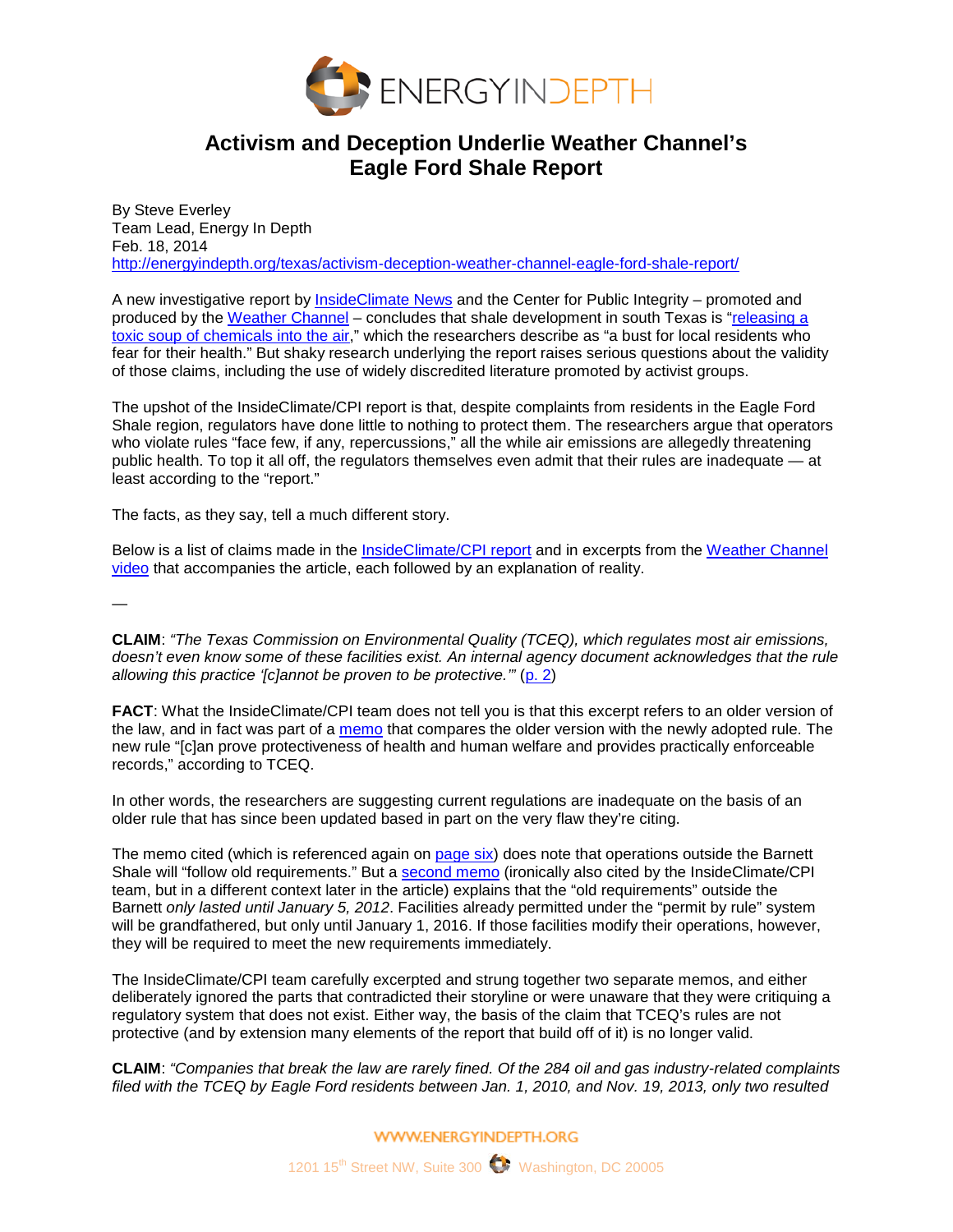

*in fines despite 164 documented violations. The largest was just \$14,250. (Pending enforcement actions could lead to six more fines)."* [\(p. 2\)](http://insideclimatenews.org/news/20140218/fracking-boom-spews-toxic-air-emissions-texas-residents?page=2)

**FACT**: The regulatory system in Texas is premised on fixing problems. As such, if there is a violation, regulators respond by requiring operators to fix the issue(s). The TCEQ [carefully outlines](http://www.tceq.state.tx.us/enforcement/process.html) this process on its website. When the TCEQ issues a notice of violation, operators are given a prescribed time to "return to compliance and provide documentation that all violations have been corrected." If the violations are not corrected within that time period, TCEQ can initiate a notice of enforcement. Since most violations can be quickly corrected, the number of "violations" will always exceed the number of "enforcements," but that doesn't mean the regulatory agency isn't acting.

The InsideClimate/CPI team is criticizing regulators for not focusing on imposing monetary penalties. That may be a fair critique, but in a world with limited taxpayer resources, state regulators have determined (appropriately) that fixing problems is more important than just levying fines. The researchers also gloss over the fact that a full 120 of the complaints did not show any actual violations, and refuse to detail what each of the 164 violations actually did entail (administrative and paperwork errors, for example, are categorized as "violations," just as emissions events are).

**CLAIM**: *"But an interoffice memorandum obtained through the Texas Public Information Act indicates the TCEQ knows its statewide air monitoring system is flawed."* [\(p. 2\)](http://insideclimatenews.org/news/20140218/fracking-boom-spews-toxic-air-emissions-texas-residents?page=2)

**FACT**: No, it does not. Once again, the InsideClimate/CPI team is using TCEQ's explanation for why a new rule was necessary to suggest that the now-replaced rule is insufficient. The research team's use of the present tense, i.e. "TCEQ knows its statewide air monitoring system is flawed," suggests to readers that the current system is flawed. But that's just not the case.

The [memo](https://www.documentcloud.org/documents/1013709-buehrings-tceqhydememo.html) cited is dated January 7, 2011. It details how facilities in the Barnett Shale region would be required to comply immediately, while operators outside that region (including the Eagle Ford) would be required to meet the new compliance standards by January of 2012 –*which was more than two years ago*.

**CLAIM**: *"The Buehrings complained to the TCEQ in 2012, prompting investigators to check out several Marathon Oil facilities near their home. At one point the emissions were so high, the investigators wrote in their report, that they 'evacuated the area quickly to prevent exposure.' Marathon, a Houston-based company worth nearly \$25 billion at the end of 2013, reported that it fixed the problem and was not fined."* [\(p. 2\)](http://insideclimatenews.org/news/20140218/fracking-boom-spews-toxic-air-emissions-texas-residents?page=2)

**FACT:** This anecdote was first reported by Earthworks, in a "report" that similarly rested on deception and [even outright falsehoods.](http://energyindepth.org/texas/earthworks-flawed-eagle-ford-study-is-more-of-the-same/) In fact, if you read the Earthworks [report](http://www.earthworksaction.org/files/publications/FULL-RecklessEndangerment-sm.pdf) (PDF), you'll notice that the claims, individual stories, and conclusions about regulators are strikingly similar to the "new" report from InsideClimate/CPI.

More to the point: the InsideClimate/CPI team paints a picture here that the company policed itself, which is exactly what you want to claim if your goal is to suggest regulators are not protecting the public. The only problem is that TCEQ did not simply run away from the facility and leave the company to its own devices. As TCEQ noted in an [article](http://www.tceq.texas.gov/assets/public/comm_exec/pubs/pd/020/2013/Outlook-Nov-2013-x.pdf) last fall, in a section that was fittingly criticizing Earthworks for making the exact same claim:

*"[T]he activists state that TCEQ investigators found high levels of VOCs at a site and then left the site, without taking further action to reduce pollution. In fact, TCEQ investigators did find fugitive emissions of VOCs inside the fence line of the facility. The investigators stepped away from the immediate area, the facility representative radioed for a repair crew to come to the site, and the leak was fixed that same day. Like most unauthorized emissions from oil and gas activity, this one was caused by an equipment issue – in this case, a bad valve."*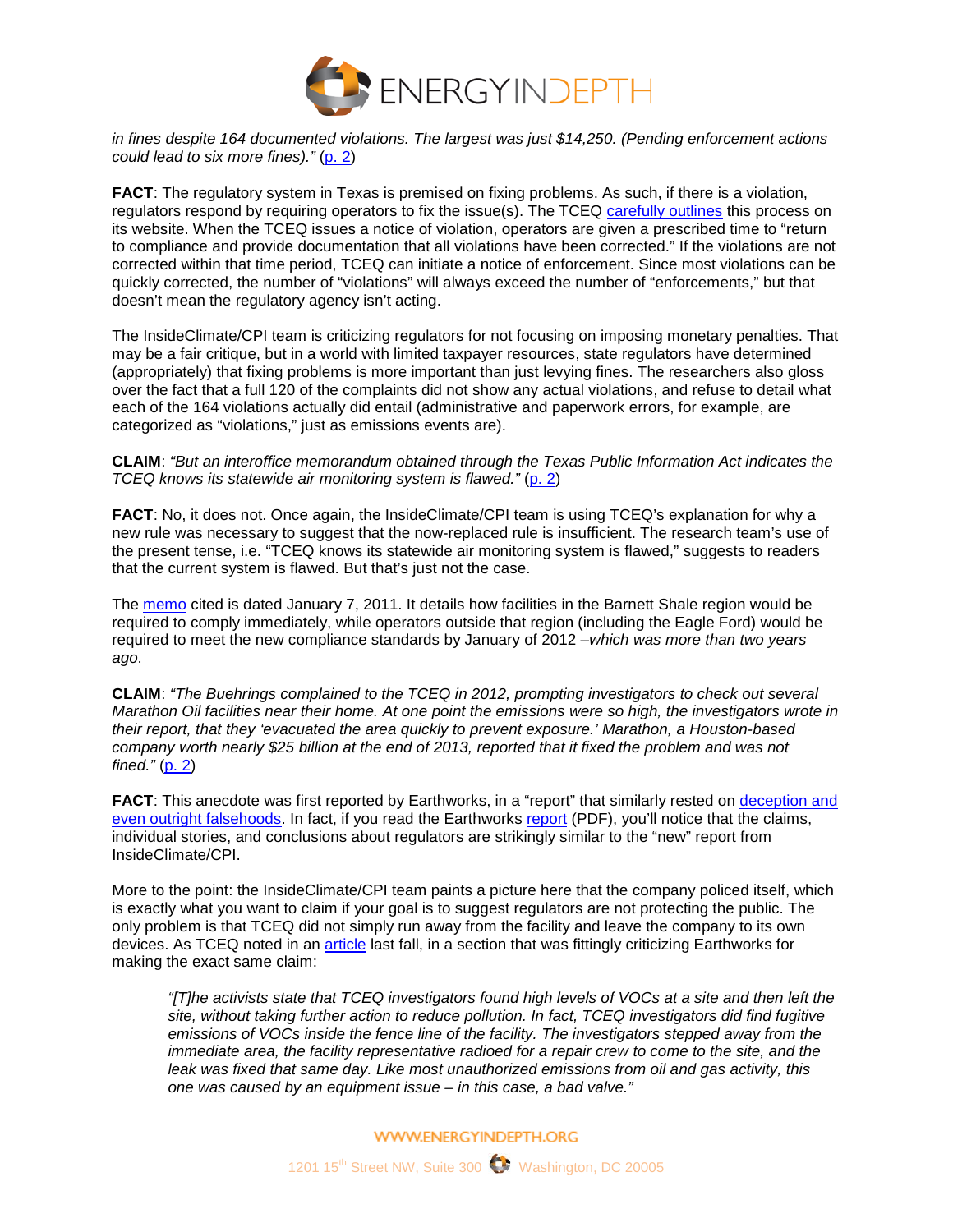

The InsideClimate/CPI team could not simply tell the story that regulators responded, acted, and the problem was fixed. That wouldn't support its predetermined narrative that residents "mostly fend for themselves" when problems arise. So, they pieced elements of the truth together to tell the story they wanted, instead of the one that's entirely accurate, because that's what good journalists do.

**CLAIM**: *"San Antonio's ozone levels have violated federal standards dozens of times since the drilling began. Ozone is also one of several greenhouse gases, including methane, released during drilling operations."* [\(p. 5\)](http://insideclimatenews.org/news/20140218/fracking-boom-spews-toxic-air-emissions-texas-residents?page=5)

**FACT:** San Antonio was [violating federal ozone standards](http://www.tceq.state.tx.us/cgi-bin/compliance/monops/8hr_attainment.pl) years before the Eagle Ford Shale boom began, which were also years when the federal standard was higher than it is today (EP[Atightened the](http://www.epa.gov/air/criteria.html)  [non-compliance threshold](http://www.epa.gov/air/criteria.html) from 0.08 ppm to 0.075 ppm in 2008). EPA uses a three-year average to determine compliance, and the current ozone average for San Antonio is actually *less* than what it was for much of the last 15 years.

Also, ozone is not emitted into the air from drilling operations. Ozone is the product of a chemical reaction from volatile organic compounds (VOCs) and nitrogen oxides (NOx) in the presence of sunlight. As the EPA [notes:](http://www.epa.gov/airquality/ozonepollution/basic.html)

*"Troposheric, or ground level ozone, is not emitted directly into the air, but is created by chemical reactions between oxides of nitrogen (NOx) and volatile organic compounds (VOC). Ozone is likely to reach unhealthy levels on hot sunny days in urban environments. Ozone can also be transported long distances by wind. For this reason, even rural areas can experience high ozone levels."*

It's odd that a team affiliated with a presumably "climate"-oriented news organization would make such an egregious error, but given the paucity of evidence to support so many of its claims, perhaps this is just par for the course.

**CLAIM**: *"The air samples the environmental groups took near the Cerny home detected 14 VOCs, including benzene, toluene and xylene, but none in concentrations the TCEQ considers immediately dangerous. Subra said that doesn't mean the air is safe, because the data came from a 'grab sample' that represented only a snapshot in time."* [\(p. 5\)](http://insideclimatenews.org/news/20140218/fracking-boom-spews-toxic-air-emissions-texas-residents?page=5)

**FACT**: Once again, the InsideClimate/CPI team is relying on the [Earthworks report](http://www.earthworksaction.org/files/publications/FULL-RecklessEndangerment-sm.pdf) from last fall. Prior to the publication of this article, Energy In Depth contacted one of the reporters for CPI and the executive producer from the Weather Channel with some questions about whether they would be relying on this report, specifically the data cited above. Earthworks had compared some of these VOC measurements against long-term health thresholds, something TCEQ has said was "not scientifically appropriate."

CPI told Energy In Depth in an email that they were "not using" the Earthworks data. The excerpt above links directly to the Earthworks report.

The Weather Channel told Energy In Depth that it was not using the Earthworks report at all for the video segment, although the comparison of short-term readings of benzene to long-term thresholds is referenced in a TCEQ email response shown on screen [\(9:57\)](http://stories.weather.com/fracking). TCEQ emphasizes that making such a comparison would be "ill-advised" and "scientifically inaccurate."

**CLAIM**: *"The chemicals released during oil and gas extraction include some of the most damaging volatile organic compounds, or VOCs, including benzene and toluene. These chemicals have been linked to cancer, neurological problems, and other serious illnesses."* [\(6:53\)](http://stories.weather.com/fracking)

**FACT**: The beginning of this excerpt shows an image of the infamous Colorado School of Public Health [study](http://energyindepth.org/mtn-states/non-elite-eight-worst-inputs-used-in-new-colorado-health-study-2/) from 2012, which used out of date emissions data and inflated exposure times by as much as 900 percent to suggest maximum harm from development. County health officials, whom the CPSH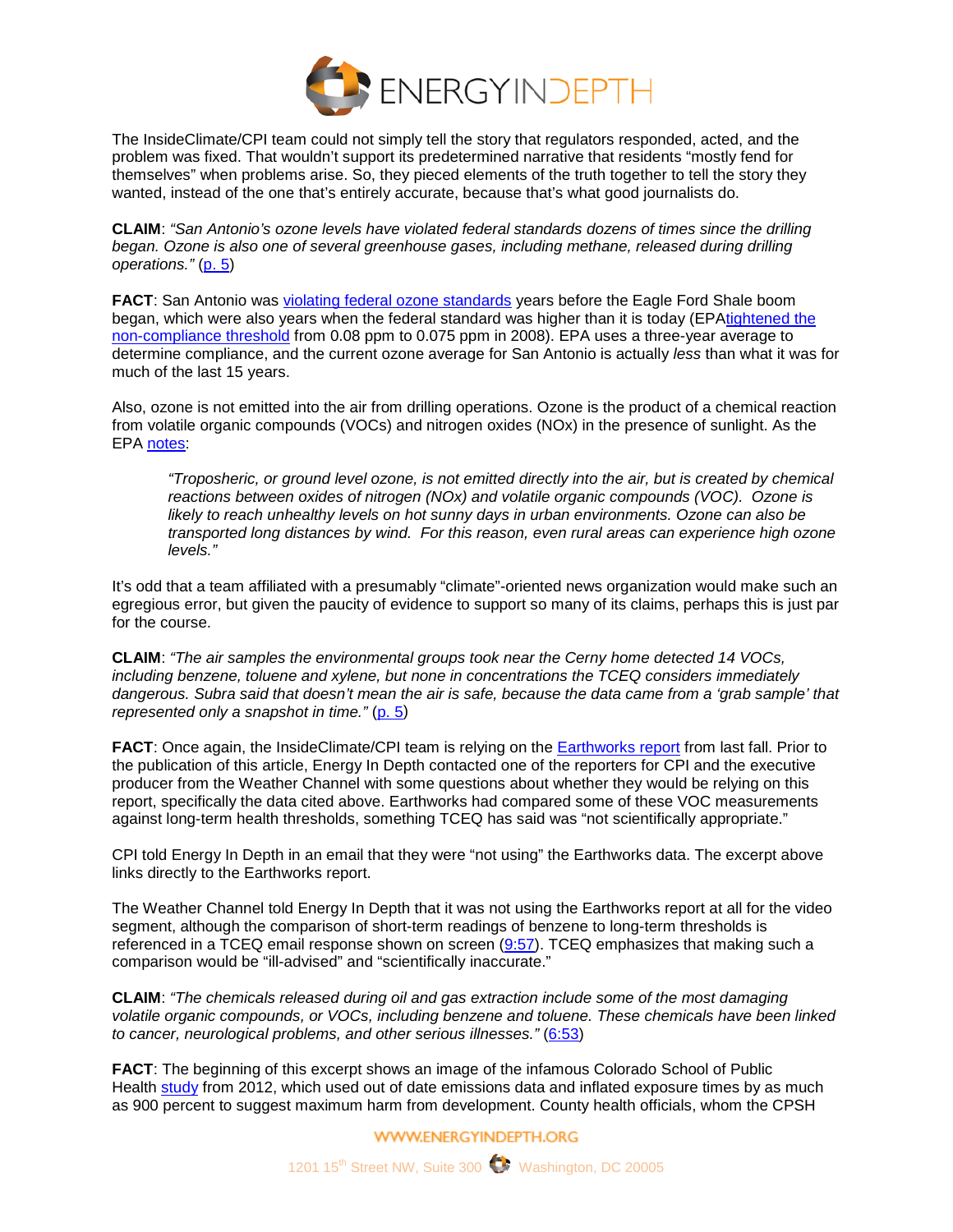

researchers claimed to have been working with, disavowed the paper entirely before it was ever published. A subsequent paper by the same research team received an [immediate rebuke](http://energyindepth.org/mtn-states/colorado-health-department-disavows-activists-favorite-fracking-researchers/) from the Colorado Department of Public Health and Environment, specifically Dr. Larry Wolk, a former pediatrician of the year in the state.

It is true that benzene has been linked to cancer, but that link is based on a variety of factors, including long-term exposure at elevated levels. The InsideClimate/CPI team was basing its health scare on shortterm samples that actually fall well below the short-term health threshold. The largest sources of benzene exposure in the United States, according to the Environmental Protection Agency, are automobiles and roads.

**CLAIM**: *In an email showed on screen, TCEQ tells the investigative team that they "respectfully decline your requests for further interviews, since your team has already done a number of interviews with TCEQ staff without identifying themselves as employees of the various organizations they represent. You have also called staff members at home."* [\(9:57;](http://stories.weather.com/fracking) emphasis added)

**FACT:** The [code of ethics](http://www.spj.org/ethicscode.asp) for the Society of Professional Journalists states:

*"Avoid undercover or other surreptitious methods of gathering information except when traditional open methods will not yield information vital to the public. Use of such methods should be explained as part of the story"*

There is no mention in the InsideClimate/CPI report of why the researchers did not disclose their affiliations when reaching out to TCEQ.

TCEQ also references a "scientifically inaccurate and ill-advised" comparison of short-term air samples of benzene to long-term Air Monitoring Comparison Values, or AMCVs, for that compound. This is what Earthworks did in its report [\(p. 22\)](http://www.earthworksaction.org/files/publications/FULL-RecklessEndangerment-sm.pdf), which the Weather Channel and CPI teams told Energy In Depth it was not using.

### **CLAIM**: *"The data haven't shown it, because the data we need don't exist."* [\(13:17\)](http://stories.weather.com/fracking)

**FACT:** This is in reference to a statement from Energy In Depth that available data show emissions are not crossing public health thresholds. Perhaps more than any other segment, this highlights the fundamental flaw of the whole report: the researchers went looking for information that indicates harm, rather than conducting a legitimate investigation of the facts. The researcher has already determined that data *that do not exist* will support his conclusion, and has declared it so by decree. So why even investigate?

The real reason the data don't exist (at least, the data that the InsideClimate/CPI team *wants* to exist) is because there is no credible threat to air quality or public health associated with shale development. The [Colorado Department of Public Health and Environment \(CDPHE\),](http://www.colorado.gov/airquality/tech_doc_repository.aspx?action=open&file=Erie_Air_Emissions_Case_Study_2012.pdf) the Texas Commission on [Environmental Quality,](http://www.tceq.state.tx.us/publications/pd/020/10-04/a-commitment-to-air-quality-in-the-barnett-shale) and the [West Virginia Department of Environmental Protection](http://energyindepth.org/marcellus/west-virginia-state-report-no-major-health-threat-from-shale/) have all made that conclusion. Reports from the [Pennsylvania Department of Environmental Protection](http://files.dep.state.pa.us/OilGas/BOGM/BOGMPortalFiles/Air/Marcellus_SW_11-01-10.pdf) show that emissions related to shale development are below established health thresholds. In fact, the American Lung Association gave eight North Dakota counties — including several that are leading the state in Bakken oil production — [high marks](http://www.lung.org/associations/states/north-dakota/news/american-lung-association.html) for air quality.

**CLAIM**: *"Texas has no statewide setbacks, aside from a 1,320-foot buffer zone for facilities with high levels of hydrogen sulfide. For all other oil and gas sites, it relies on communities to take the lead. Eagle Ford counties like Karnes, LaSalle and McMullen have no restrictions despite a glut of drilling."* [\(p. 8\)](http://insideclimatenews.org/news/20140218/fracking-boom-spews-toxic-air-emissions-texas-residents?page=8) **FACT**: Actually, Texas *does* have a statewide setback. It's listed under [Title 8](http://www.statutes.legis.state.tx.us/Docs/LG/htm/LG.253.htm) of the state's Local Government Code: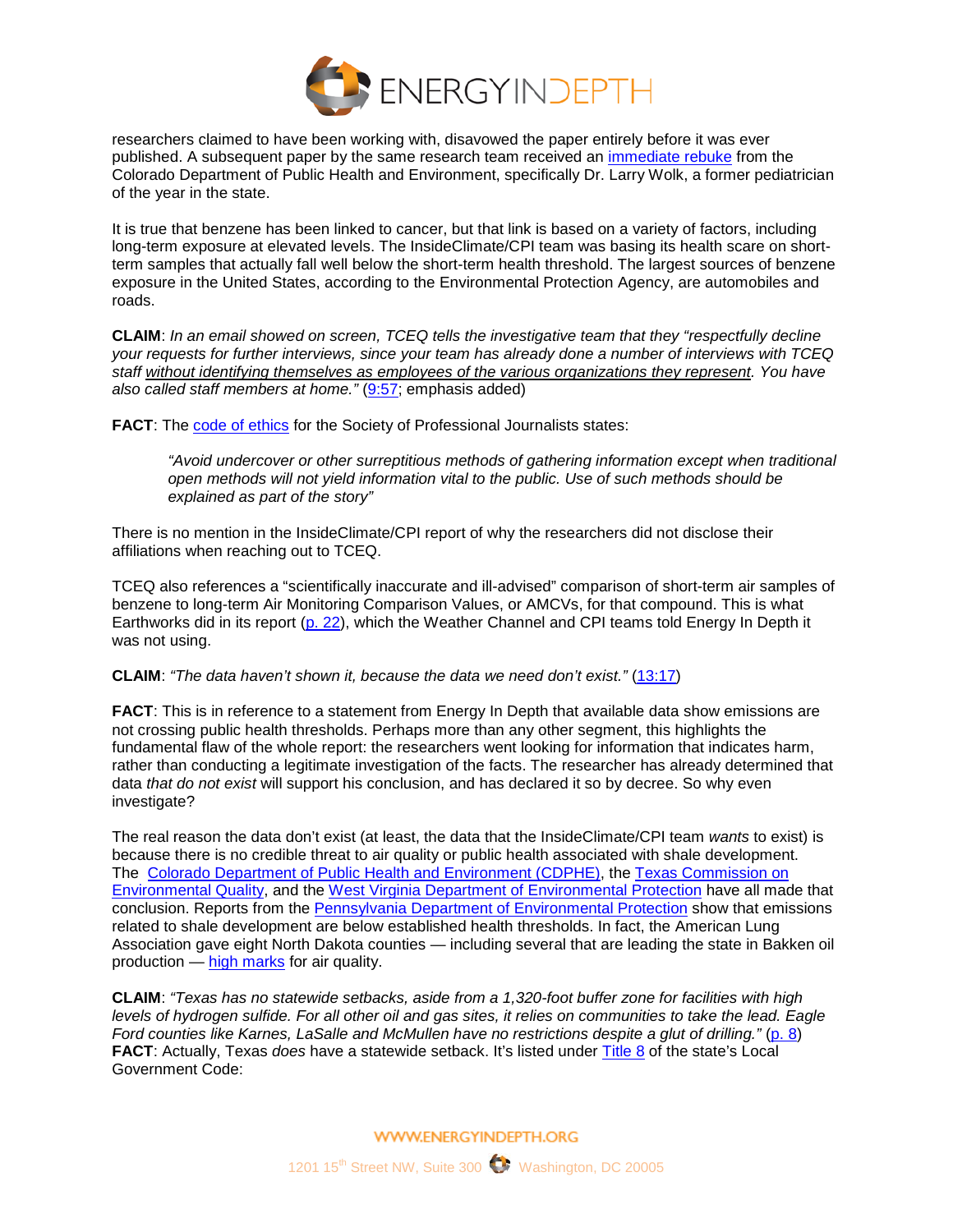

*"A well may not be drilled in the thickly settled part of the municipality or within 200 feet of a private residence."*

The *Denton Record-Chronicle* [reported](http://www.dentonrc.com/local-news/local-news-headlines/20120211-stuck-in-the-middle.ece) that fact in February 2012.

It is true that local governments have the ability to create their own setbacks, but to say that Texas "has no statewide setbacks," aside from a buffer for hydrogen sulfide, is objectively false.

### **Conclusion**

Despite an "eight-month investigation," the researchers at InsideClimate News, the Center for Public Integrity, and the Weather Channel stuck with their preconceived narrative throughout, even when a mountain of available evidence contradicted their conclusions. Much of the story hinged on Texas regulators "admitting" that their own existing rules are inadequate, which would have been a much more compelling argument if it were accurate. Instead, the research team – which includes a Pulitzer Prize winner – had to rely on a deceptive presentation and an obfuscation of facts to tell the story it wanted.

It's useful to have a public conversation about the risks of development, and those who have questions should demand answers based on science and facts. But we don't solve any problems by deceiving people into believing things that aren't true, nor is it particularly helpful to push for reforms based on phony science and a deliberate misreading of the regulatory regime currently in place. Companies and regulators alike respond to publicly voiced concerns and search for amenable solutions. When violations occur, they should be fixed – and the available evidence shows that regulators in Texas are ensuring that.

The Eagle Ford has brought hope to a part of Texas that has long suffered from economic hardship. In one county at the heart of development, [unemployment dropped](http://www.latimes.com/nation/la-na-texas-oil-boom-20140216,0,1444161,full.story#axzz2tYmmRyAF) from 12 percent to just four percent in a manner of only a few years. In 2012, the Eagle Ford supported [more than 86,000 jobs,](http://www.rigzone.com/news/oil_gas/a/125383/Eagle_Ford_Impact_on_South_Texas_to_Keep_Growing) which translates to roughly \$3.3 billion in salaries and benefits paid to working families. Local and state tax revenues exceeded \$1 billion, a figure that is only expected to grow. These funds pay for a variety of public [services](http://energyindepth.org/texas/oil-and-gas-account-for-one-out-of-every-six-dollars-paid-into-the-texas-treasury/) throughout the state, benefitting all Texans.

The InsideClimate/CPI team alleged that "there is little interest in or sympathy for those who have become collateral damage in the drive for riches" with oil and gas development. But in weaving that carefully constructed tale, the researchers paid little interest themselves in the thousands of south Texas families who now have at least a glimmer of hope thanks to the Eagle Ford.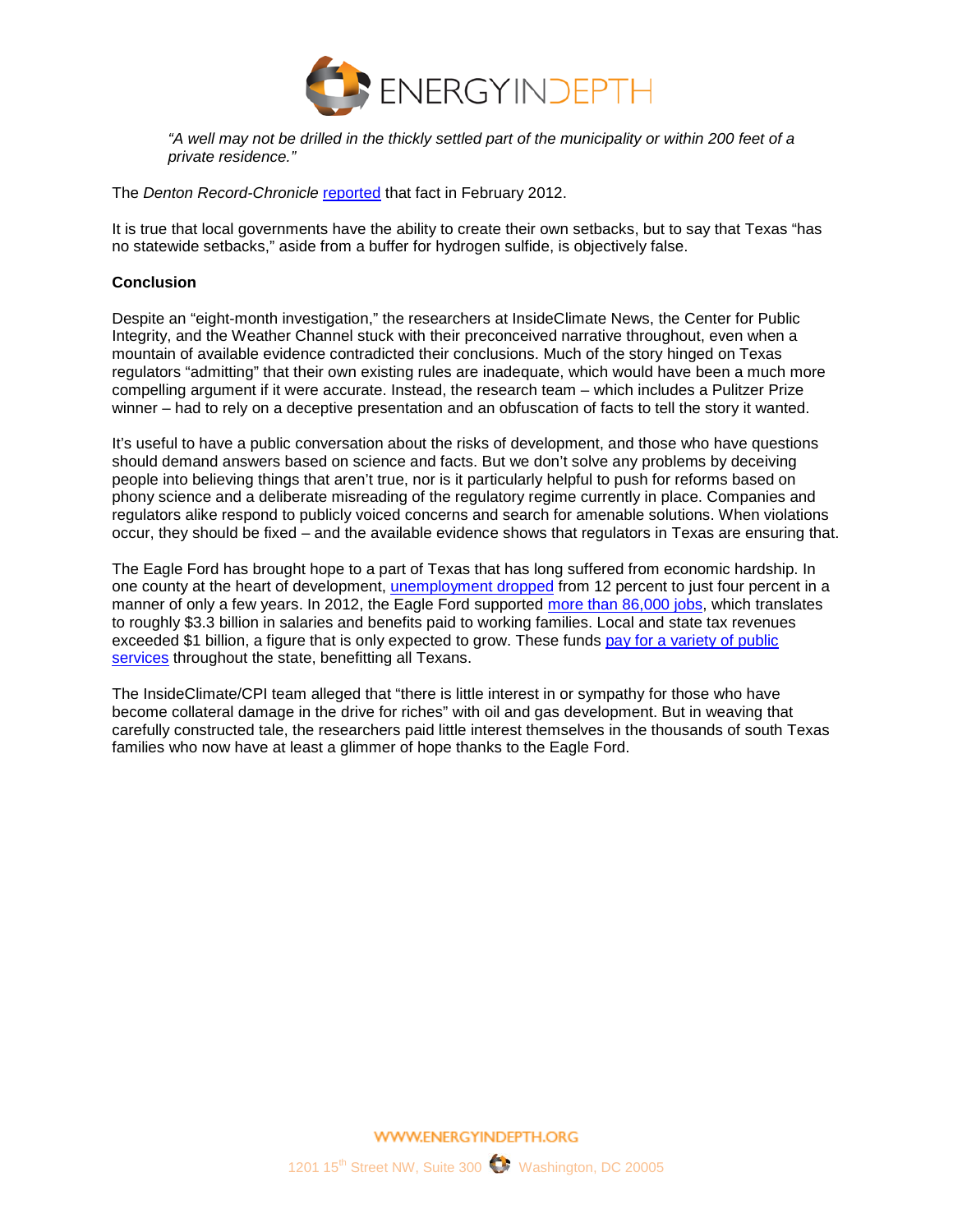| From:    | Morris, Jim                             |
|----------|-----------------------------------------|
| To:      | Everley, Steve                          |
| Subject: | RE: how to describe EFS                 |
| Date:    | Wednesday, February 12, 2014 9:18:32 AM |

Steve – we're not using the Earthworks numbers you describe.

**From:** Everley, Steve [mailto:Steve.Everley@fticonsulting.com] **Sent:** Tuesday, February 11, 2014 6:58 PM **To:** Morris, Jim **Subject:** Re: how to describe EFS

Jim, I'll be happy to help you get the information you need. In fact I think we can both agree I've been more than generous with my time, and I'll continue to do so. But I'm worried that you all are going to rely on questionable research, and possibly present it in exactly the way Earthworks wants you to. That's going to be a huge problem if so, and I'd like the opportunity to link you up with experts who can save you all the embarrassment. If you're not going to use it, however, then we can move on to other areas that I can help out with.

**From**: Morris, Jim [mailto:jmorris@publicintegrity.org] **Sent**: Tuesday, February 11, 2014 06:43 PM Eastern Standard Time **To**: Everley, Steve **Subject**: RE: how to describe EFS

Thanks, Steve. No one would say the Bakken is bigger, would they? Someone saw something from the Energy Information Administration suggesting it was.

**From:** Everley, Steve <Steve.Everley@fticonsulting.com> **Sent:** Tuesday, February 11, 2014 5:30 PM **To:** Morris, Jim **Subject:** RE: how to describe EFS

Hey Jim,

There are several ways to describe it, including the largest oil and gas development in the world. Wood Mackenzie projects that between 2012 and 2015, "capital expenditure in the Eagle Ford [will] surpass the projected capex of the entire Kashagan project in Kazakhstan, the world's most expensive standalone energy project." -- [http://www.woodmacresearch.com/cgi](http://www.woodmacresearch.com/cgi-bin/wmprod/portal/corp/corpPressDetail.jsp?oid=10950029)[bin/wmprod/portal/corp/corpPressDetail.jsp?oid=10950029](http://www.woodmacresearch.com/cgi-bin/wmprod/portal/corp/corpPressDetail.jsp?oid=10950029)

In other words, the Eagle Ford is arguably the most significant oil and gas play on the face of the Earth. If you asked anyone what that was even five years ago, I bet no one would have said anything even in North America.

I actually meant to reach out to you all, and I suppose this is as good of a time as any: I imagine you all will be using that Earthworks report from last September in your story, right? The one that relied on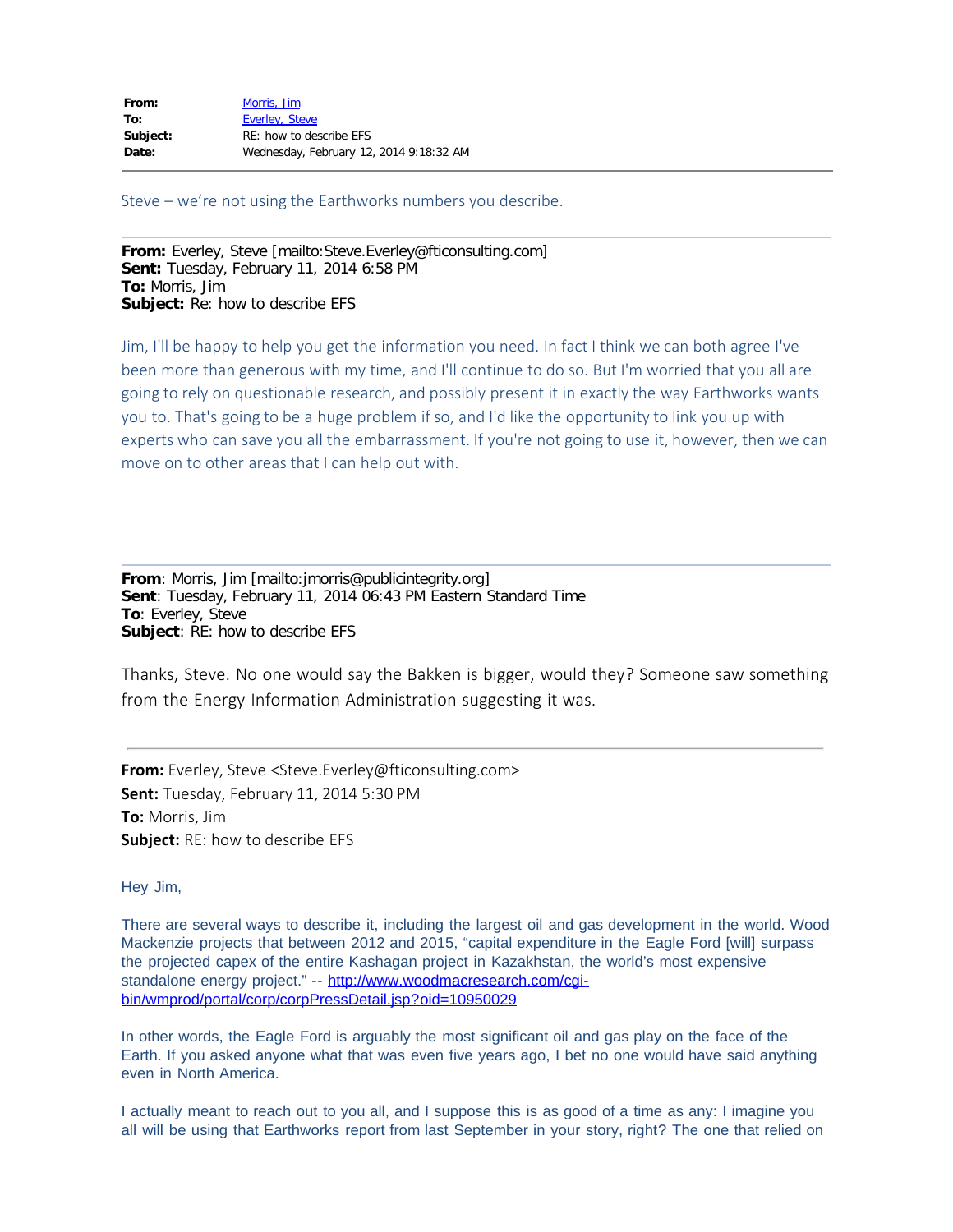**From:** Morris, Jim [mailto:jmorris@publicintegrity.org] **Sent:** Tuesday, February 11, 2014 5:20 PM **To:** Everley, Steve **Subject:** how to describe EFS **Importance:** High

Steve – what's the most accurate way to describe the size of the Eagle Ford Shale? The biggest shale play in the country? The biggest oil and gas boom in the country?

There's some uncertainty about whether the Bakken is bigger in terms of number of rigs or other measures.

Thanks,

Jim Morris Center for Public Integrity

#### **Confidentiality Notice:**

This email and any attachments may be confidential and protected by legal privilege. If you are not the intended recipient, be aware that any disclosure, copying, distribution or use of the e-mail or any attachment is prohibited. If you have received this email in error, please notify us immediately by replying to the sender and then delete this copy and the reply from your system. Thank you for your cooperation.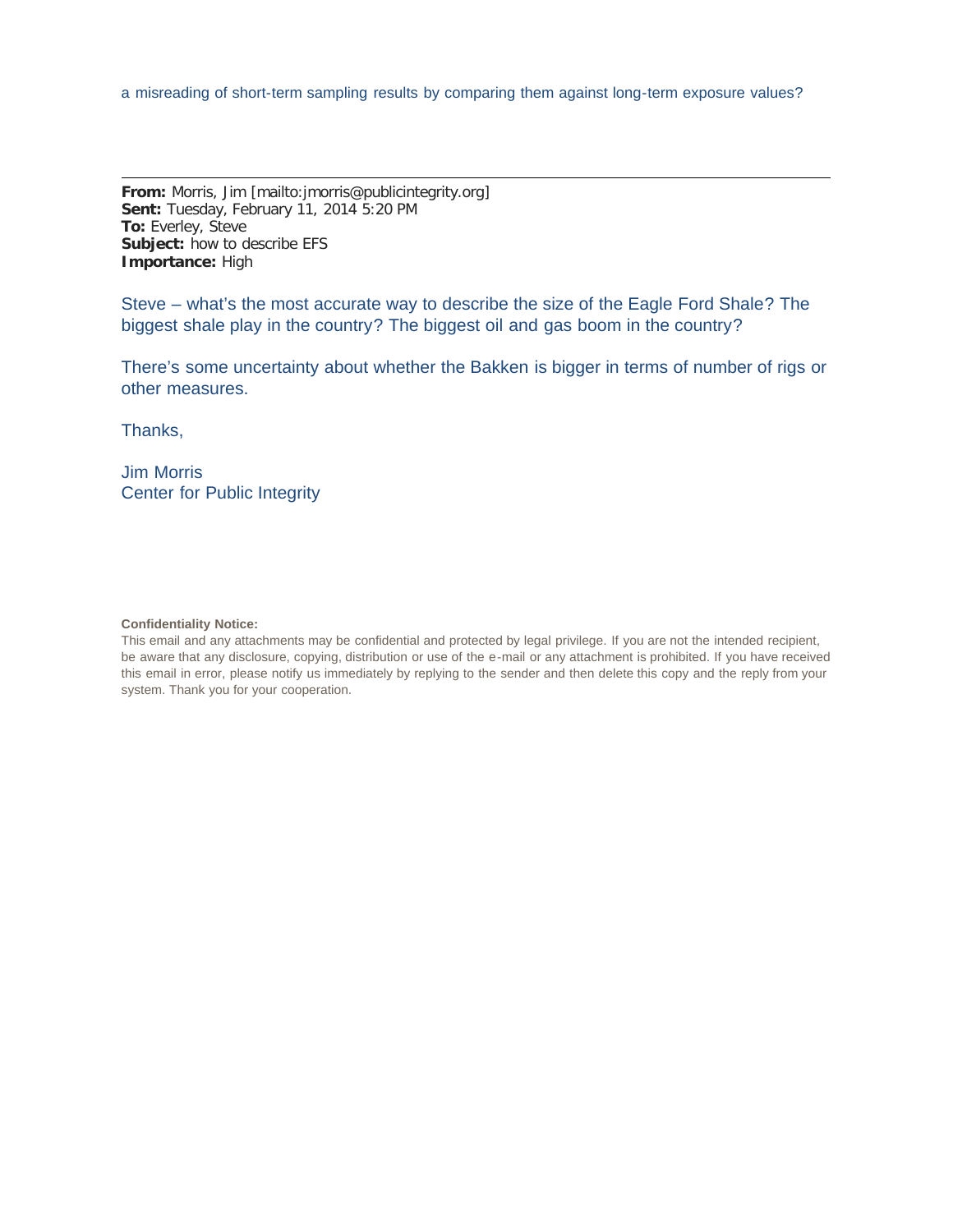David Blackmon FTI Consulting

Work: 832-667-5158 Cell: 817-247-6384

Twitter: @GDBlackmon

**From:** Lisa Song **Sent:** Monday, February 10, 2014 8:56 AM **To:** Gregory Gilderman **Cc:** Susan White, Sabrina Shankman, Blackmon, David, Jim Morris, Katie Wiggin

The word "statewide" shows he's talking about the entire state of Texas, including Eagle Ford. The Barnett region only covers 24 of Texas' 200+ counties.

On Mon, Feb 10, 2014 at 8:20 AM, Gregory Gilderman [<gregory.gilderman@weather.com>](mailto:gregory.gilderman@weather.com) wrote: In the Hyde memo, when he says "statewide and indicate a pattern," is he actually just talking about Barnett or does he mean Eagle Ford as well? Just don't want to oversell this document.

On Sun, Feb 9, 2014 at 2:37 AM, Susan White <[susan.white@insideclimatenews.org](mailto:susan.white@insideclimatenews.org)> wrote: Also, you might consider some of the official complaints we've got.

Susan White Executive Editor, InsideClimate News [http://insideclimatenews.org](http://insideclimatenews.org/author/susan-white) @suewwhite Office: [619-501-0511](tel:619-501-0511) Cell: [619-994-5498](tel:619-994-5498)

*Read our Pulitzer-winning series, [The Dilbit Disaster: Inside the Biggest Oil Spill You've Never Heard](http://insideclimatenews.org/topic/dilbit-disaster-series-2012) [Of](http://insideclimatenews.org/topic/dilbit-disaster-series-2012)*

**Like Us on [Facebook!](http://www.facebook.com/insideclimatenews)**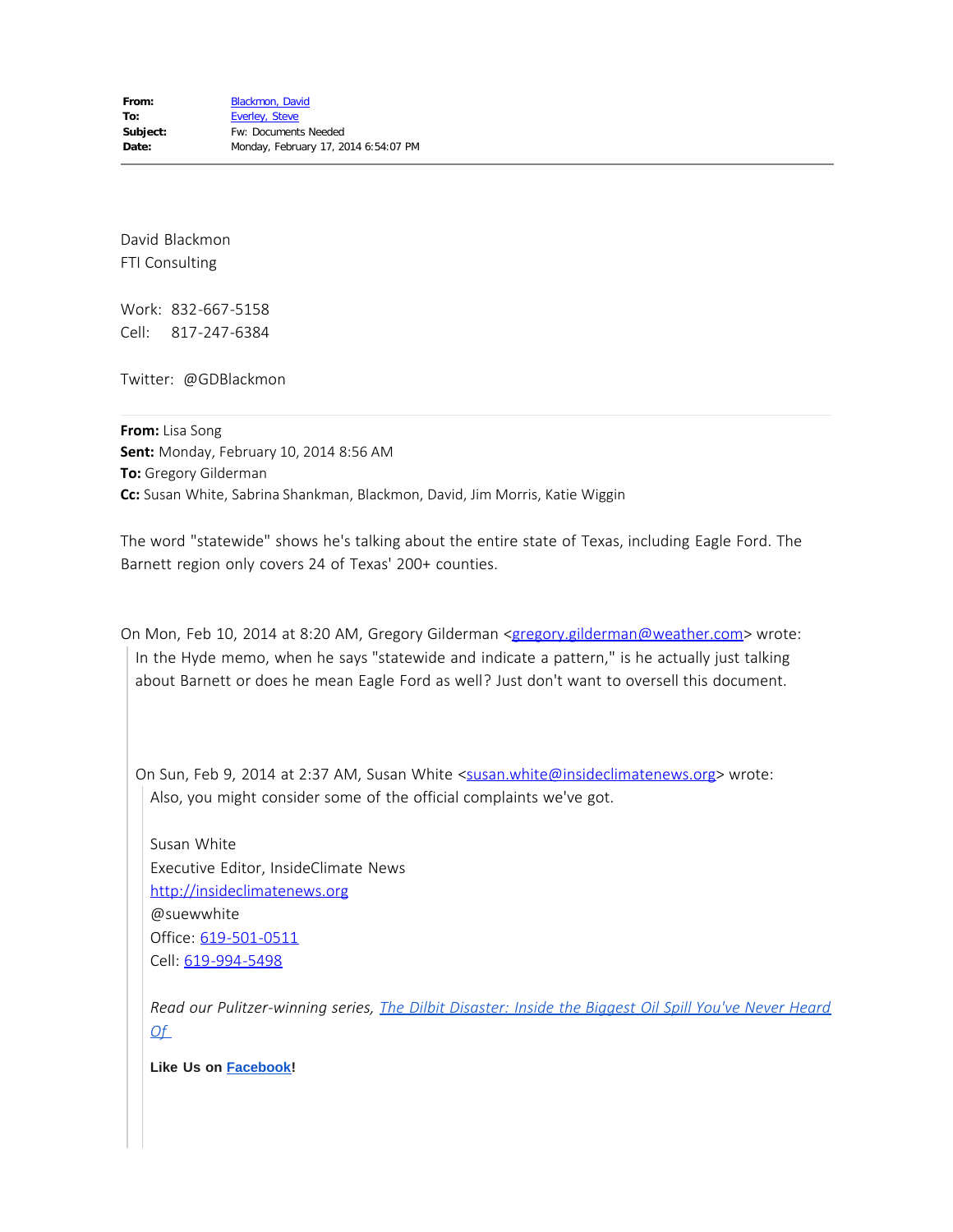On Sat, Feb 8, 2014 at 5:18 PM, Lisa Song <[lisa.song@insideclimatenews.org>](mailto:lisa.song@insideclimatenews.org) wrote: This is what I have. I'm not sure if we have Buehring's records, but Dave will know.

### *TCEQ doc showing TCEQ doesn't know oil and gas facilities exist*

Included in my last email

# *TCEQ doc showing human error responsible for Barnett Shale could have been avoided through "increase diligence"*

Attached

*Key portions of Subra's study* You can download it at [http://www.earthworksaction.org/library/detail/reckless\\_endangerment\\_in\\_the\\_eagle\\_ford\\_shale](http://www.earthworksaction.org/library/detail/reckless_endangerment_in_the_eagle_ford_shale)

--be careful of how you use this report, because of the way it's worded. Call if you have questions. p. 22 has the results with the 14 VOCs near the Cernys mentioned in the main story.

# *Richard Hyde TCEQ memo*

Attached

On Sat, Feb 8, 2014 at 6:30 PM, Gregory Gilderman [<gregory.gilderman@weather.com>](mailto:gregory.gilderman@weather.com) wrote: I'd love to have image files of as many documents as possible. Either JPEG of PDF is fine so long as the resolution is as high as possible.

These will give authority to the portions of the documentary when we cite evidence.

My quick wishlist:

- -- Medical records for Lynne Beuhring showing her doc says oil wells are to blame
- -- Key portions of Subra's study

-- TCEQ doc showing TCEQ doesn't know oil and gas facilities exist

-- TCEQ doc showing human error responsible for Barnett Shale could have been avoided through "increase diligence"

-- Richard Hyde TCEQ memo

Anything else I'm not thinking of that you'd suggest?

Many thanks, Greg

--

**Gregory Gilderman** | Executive Producer **w:** [212.856.5272](tel:212.856.5272) **e:** [gregory.gilderman@weather.com](mailto:gregory.gilderman@weather.com)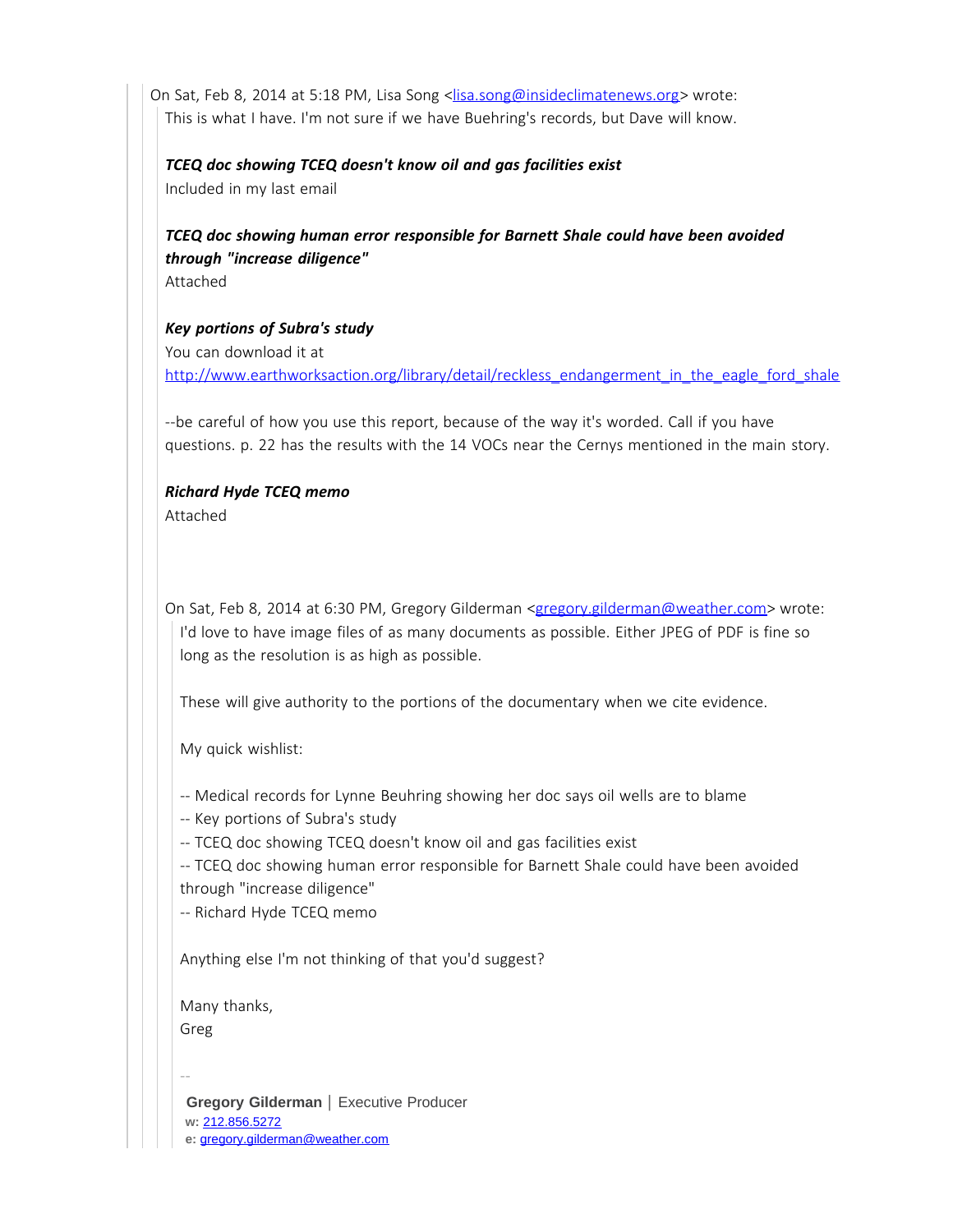-- Lisa Song Reporter, InsideClimate News [http://insideclimatenews.org](http://insideclimatenews.org/) 617-500-8266 @lisalsong

**Gregory Gilderman** | Executive Producer **w:** [212.856.5272](tel:212.856.5272) **e:** [gregory.gilderman@weather.com](mailto:gregory.gilderman@weather.com)

--

--

Lisa Song Reporter, InsideClimate News [http://insideclimatenews.org](http://insideclimatenews.org/) 617-500-8266 @lisalsong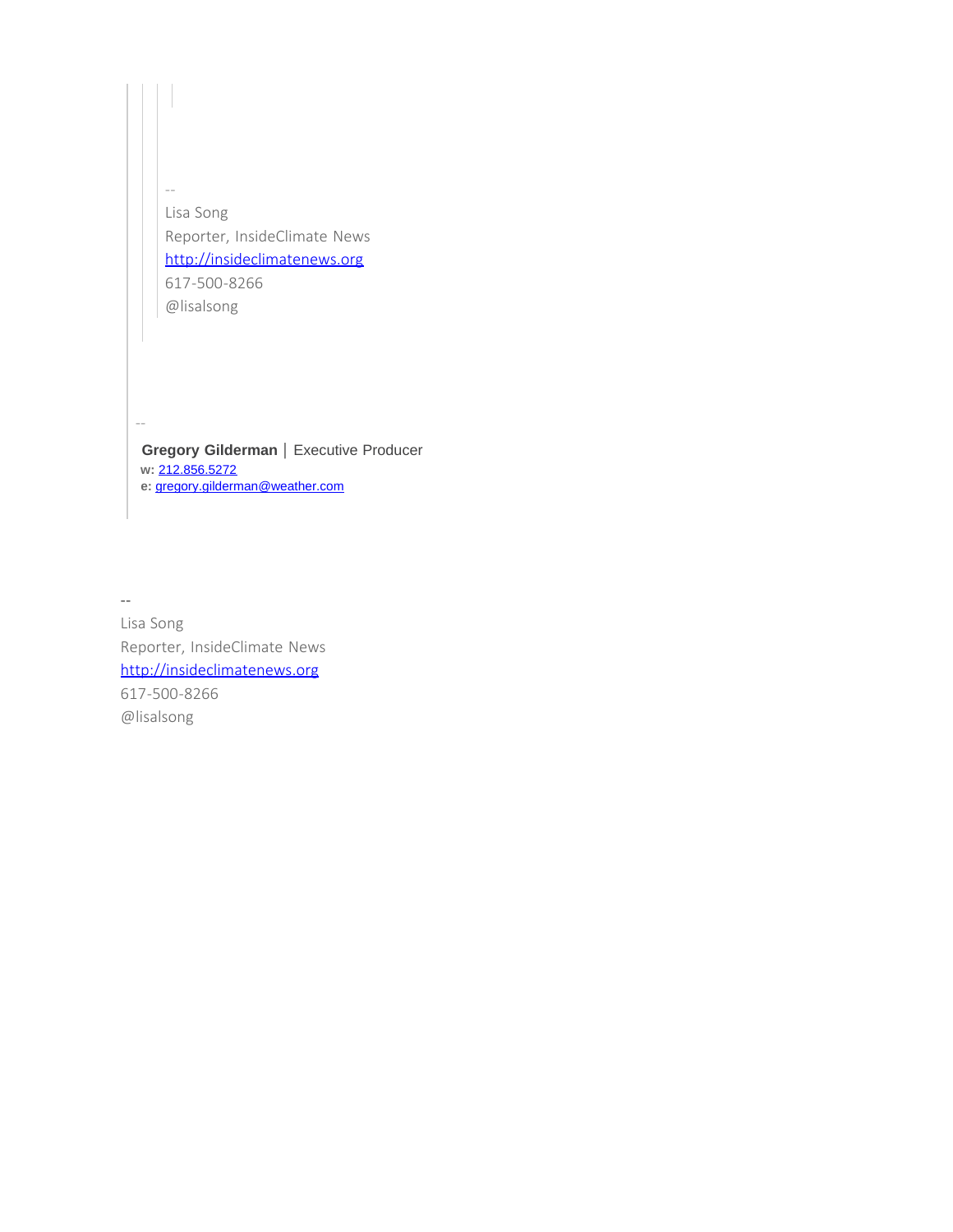| From:    | steve@energyindepth.org               |
|----------|---------------------------------------|
| To:      | "Gregory Gilderman"                   |
| $Cc$ :   | Blackmon, David                       |
| Subject: | <b>RE: Interview Request</b>          |
| Date:    | Thursday, January 02, 2014 2:22:00 PM |
|          |                                       |

Hey Greg, good to chat with you. Copying my colleague David Blackmon here, who is a wealth of knowledge on Texas oil and gas development, and he is a native of south Texas. He should be able to answer your questions on truck traffic, air emissions, and other claims made against development in the Eagle Ford – and I'm sure he can point you to some of the great stories of massive economic growth and job creation resulting from development, too.

Also, as promised, here's the debunk we did of the Earthworks study: <http://energyindepth.org/texas/earthworks-flawed-eagle-ford-study-is-more-of-the-same/>

Would recommend that you pay close attention to the first claim/fact listed in that post, in which Earthworks admits that the concentrations don't exceed the established health thresholds, so they just compared them against a different metric. TCEQ has criticized them for doing that before (TCEQ says it's "not scientifically appropriate" to make such a comparison). Pretty much tells you all you need to know, and it's downhill from there.

Thanks, -Steve

**From:** Gregory Gilderman [mailto:gregory.gilderman@weather.com] **Sent:** Thursday, January 02, 2014 1:36 PM **To:** steve@energyindepth.org **Subject:** Re: Interview Request

Hydraulic fracturing in South Texas. We're looking for a take on the big picture of benefits and costs, as well as the specific issue of pollution some claim is happening.

Greg

On Thu, Jan 2, 2014 at 1:33 PM, [steve@energyindepth.org](mailto:steve@energyindepth.org) <[steve@energyindepth.org>](mailto:steve@energyindepth.org) wrote: Hi Greg, I sure do. What's the topic?

**From:** Gregory Gilderman [mailto:[gregory.gilderman@weather.com\]](mailto:gregory.gilderman@weather.com) **Sent:** Thursday, January 02, 2014 1:27 PM **To:** [steve@energyindepth.org](mailto:steve@energyindepth.org) **Subject:** Interview Request

Steve --

Greg from The Weather Channel here.

Do you have a minute to talk about a possible interview?

Thanks, Greg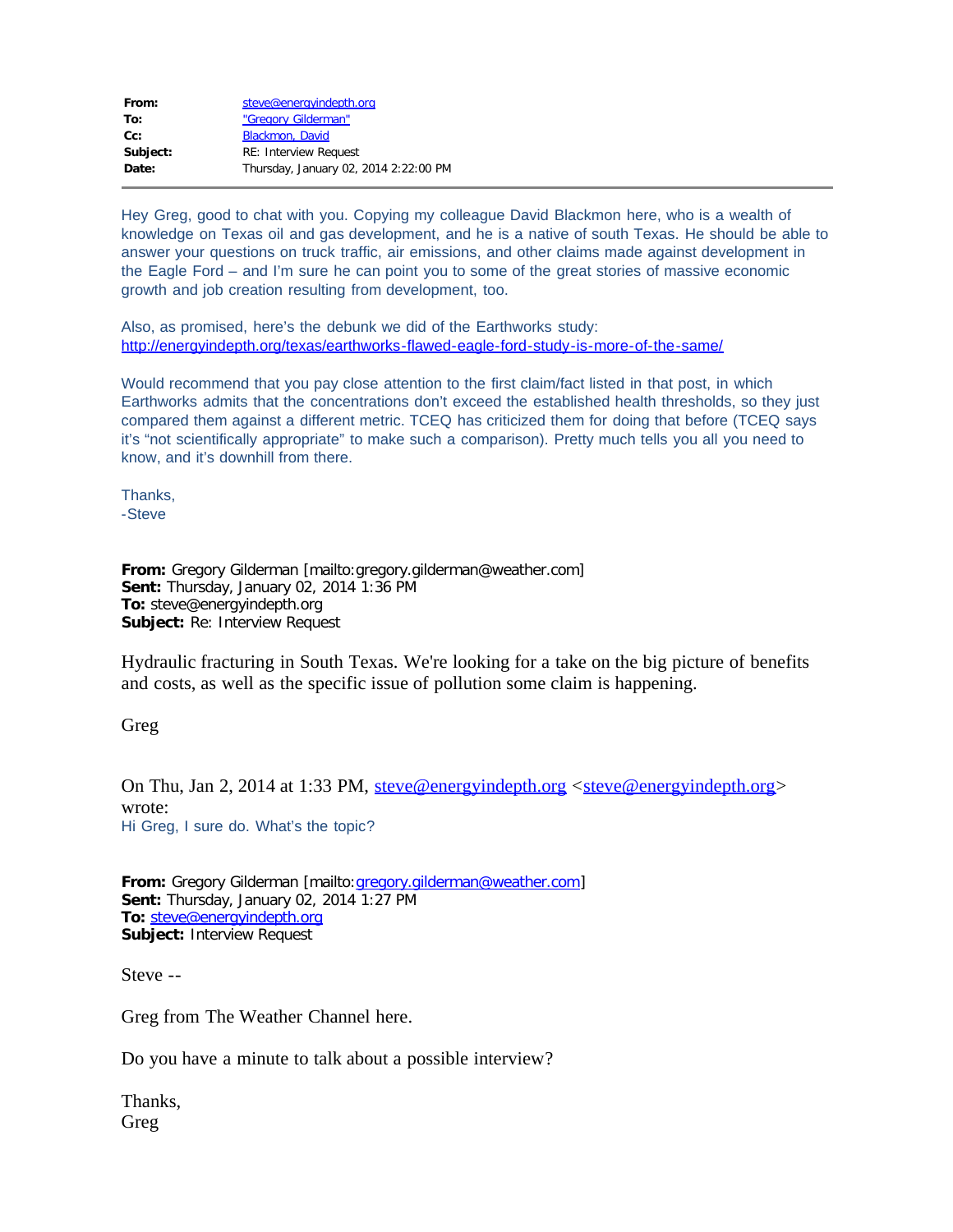### **Gregory Gilderman** |Executive Producer **w:** [212.856.5272](tel:212.856.5272)

**e:** [gregory.gilderman@weather.com](mailto:gregory.gilderman@weather.com)

#### **Confidentiality Notice:**

This email and any attachments may be confidential and protected by legal privilege. If you are not the intended recipient, be aware that any disclosure, copying, distribution or use of the e-mail or any attachment is prohibited. If you have received this email in error, please notify us immediately by replying to the sender and then delete this copy and the reply from your system. Thank you for your cooperation.

--

**Gregory Gilderman** |Executive Producer

**w:** 212.856.5272

**e:** [gregory.gilderman@weather.com](mailto:gregory.gilderman@weather.com)

--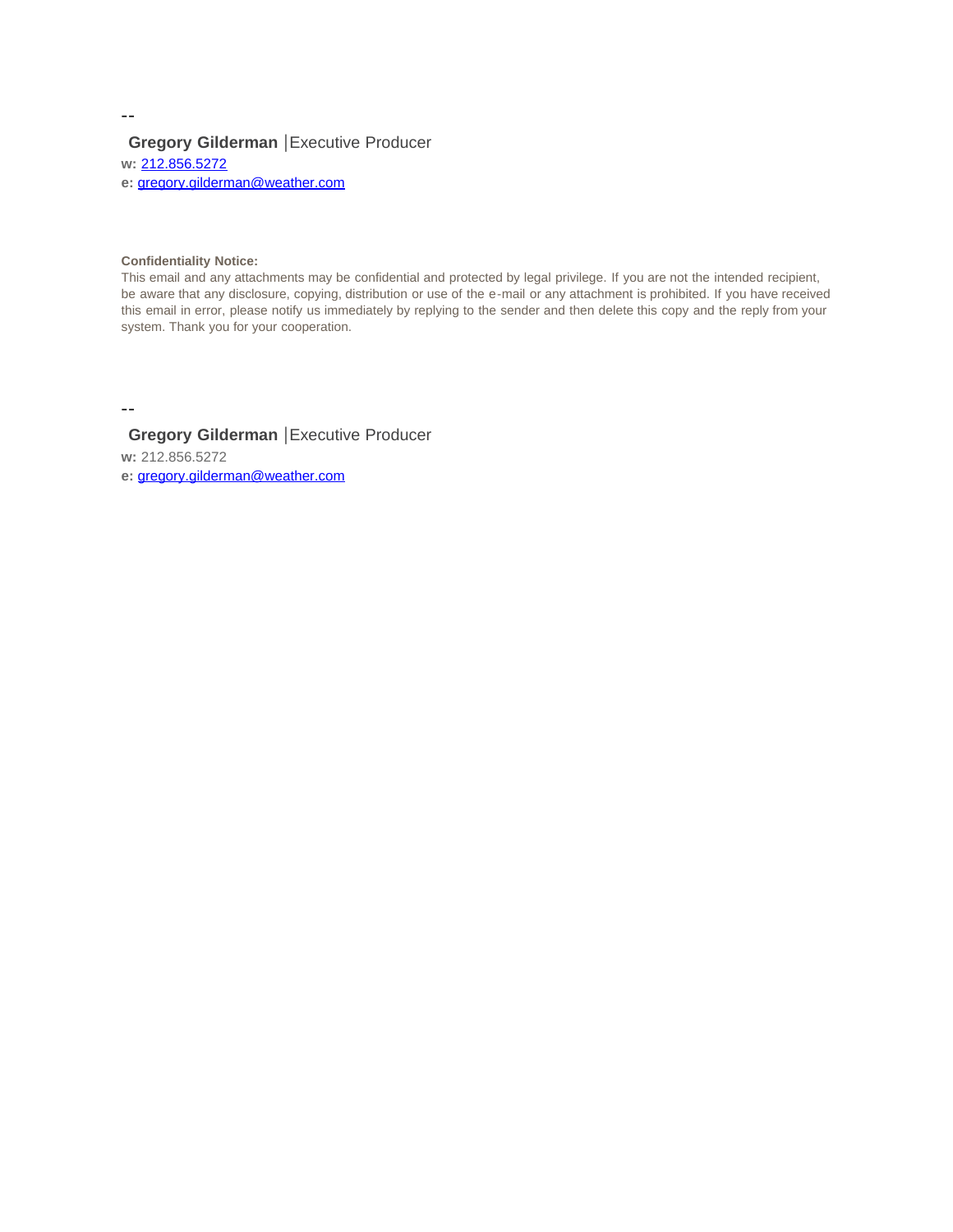| From:    | Everley, Steve                      |
|----------|-------------------------------------|
| To:      | "Gregory Gilderman"                 |
| $Cc$ :   | "Katie Wiggin"; "Brady Leifer"      |
| Subject: | RE: Interview                       |
| Date:    | Friday, January 10, 2014 4:34:00 PM |
|          |                                     |

Hey everyone, we're all set. I reserved a conference room on the basement level of our building (we're at 1101 K Street NW, which is actually on the corner of  $12<sup>th</sup>$  and K). If you come in the front door, you can either take the stairs down (it's all an open atrium) or take the elevator down to B1. Mention that you're there to see Steve Everley with FTI Consulting, but I'll plan on being down there to meet you a little before 2pm.

**From:** Everley, Steve **Sent:** Thursday, January 09, 2014 6:04 PM **To:** 'Gregory Gilderman' **Cc:** Katie Wiggin; Brady Leifer **Subject:** RE: Interview

Let me check and see if we have some conference rooms available. If you're bringing in a full crew, it's somewhat difficult to do that from my office (9<sup>th</sup> floor, and cramped), but we have some conference rooms on the basement level of our building that would work, assuming one's open. I'll get back to you tomorrow, realizing that you need to get all this confirmed ASAP!

**From:** Gregory Gilderman [<mailto:gregory.gilderman@weather.com>] **Sent:** Thursday, January 09, 2014 5:25 PM **To:** Everley, Steve **Cc:** Katie Wiggin; Brady Leifer **Subject:** Re: Interview

Confirmed. What's the address, and are there any building issues to keep in mind with brining in a small camera crew (ie a service entrance or elevator)?

On Jan 9, 2014, at 4:21 PM, "Everley, Steve" < Steve. Everley@fticonsulting.com > wrote:

If we could push this back to 2pm on the 17th, that would work better. I've got a noon meeting that should end in time, but I don't want to risk it.

**From:** Gregory Gilderman [<mailto:gregory.gilderman@weather.com>] **Sent:** Thursday, January 09, 2014 11:23 AM **To:** Everley, Steve **Cc:** Blackmon, David; Katie Wiggin **Subject:** Re: Interview

I'll be coming home from Texas on Thursday, would love to do this on Friday Jan. 17. Would around 1 p.m. work for you?

Thanks, Greg